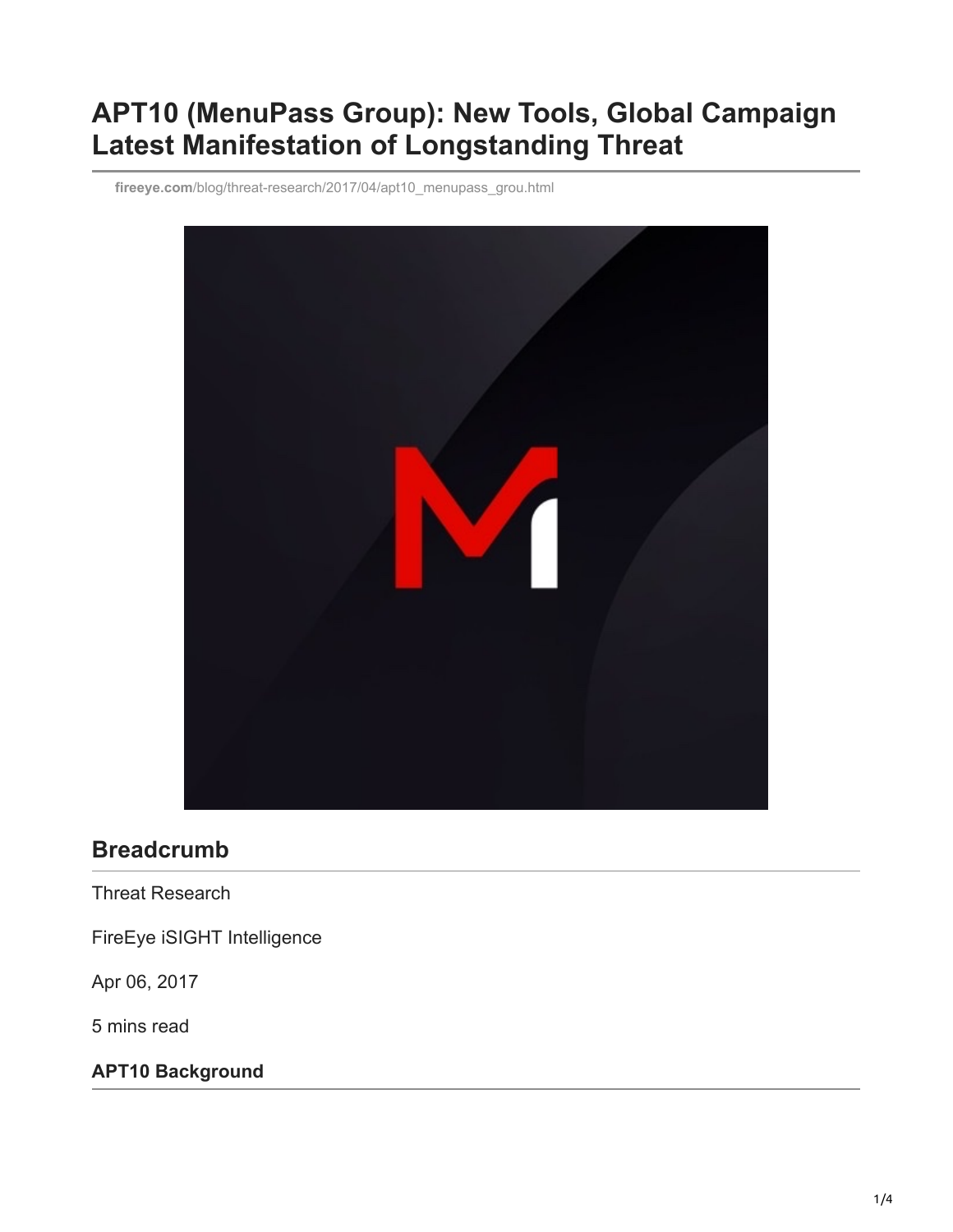APT10 (MenuPass Group) is a Chinese cyber espionage group that FireEye has tracked since 2009. They have historically targeted construction and engineering, aerospace, and telecom firms, and governments in the United States, Europe, and Japan. We believe that the targeting of these industries has been in support of Chinese national security goals, including acquiring valuable military and intelligence information as well as the theft of confidential business data to support Chinese corporations. PwC and BAE recently issued a [joint blog](https://baesystemsai.blogspot.com/2017/04/apt10-operation-cloud-hopper_3.html) detailing extensive APT10 activity.

#### **APT10's Resurgence**

In June 2016, FireEye iSIGHT intelligence first reported that APT10 expanded their operations. The group was initially detected targeting a Japanese university, and more widespread targeting in Japan was subsequently uncovered. Further collaboration between FireEye as a Service (FaaS), Mandiant and FireEye iSIGHT intelligence uncovered additional victims worldwide, a new suite of tools and novel techniques.

## **Global Targeting Using New Tools**

Leveraging its global footprint, FireEye has detected APT10 activity across six continents in 2016 and 2017. APT10 has targeted or compromised manufacturing companies in India, Japan and Northern Europe; a mining company in South America; and multiple IT service providers worldwide. We believe these companies are a mix of final targets and organizations that could provide a foothold in a final target.

APT10 unveiled new tools in its 2016/2017 activity. In addition to the continued use of SOGU, the current wave of intrusions has involved new tools we believe are unique to APT10. HAYMAKER and SNUGRIDE have been used as first stage backdoors, while BUGJUICE and a customized version of the open source QUASARRAT have been used as second stage backdoors. These new pieces of malware show that APT10 is devoting resources to capability development and innovation.

- HAYMAKER is a backdoor that can download and execute additional payloads in the form of modules. It also conducts basic victim profiling activity, collecting the computer name, running process IDs, %TEMP% directory path and version of Internet Explorer. It communicates encoded system information to a single hard coded command and control (C2) server, using the system's default User-Agent string.
- [BUGJUICE is a backdoor that is executed by launching a benign file and then hijacking](https://www.fireeye.com/resources/malware-persistence-without-windows-registry) the search order to load a malicious dll into it. That malicious dll then loads encrypted shellcode from the binary, which is decrypted and runs the final BUGJUICE payload. BUGJUICE defaults to TCP using a custom binary protocol to communicate with the C2, but can also use HTTP and HTTPs if directed by the C2. It has the capability to find files, enumerate drives, exfiltrate data, take screenshots and provide a reverse shell.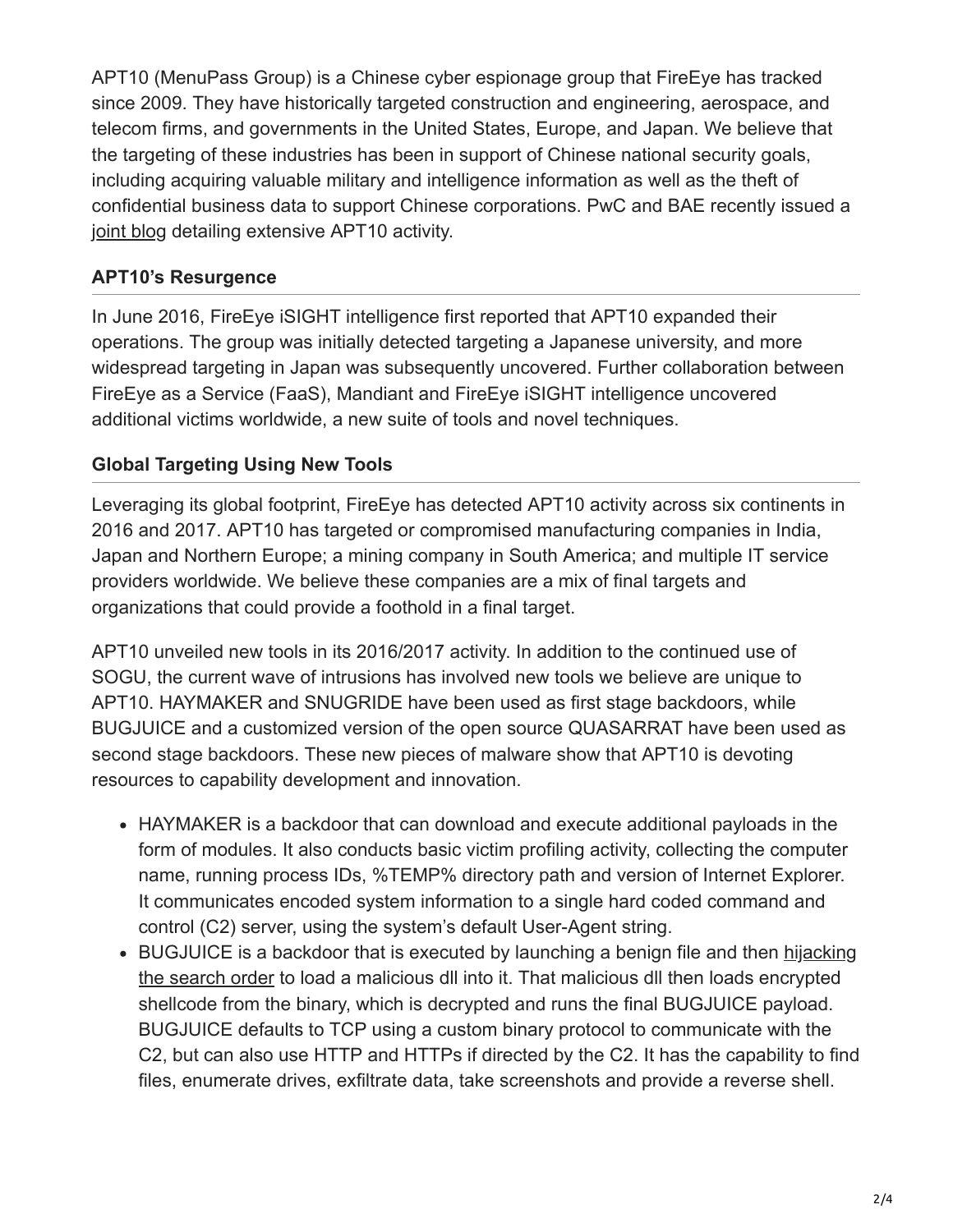- SNUGRIDE is a backdoor that communicates with its C2 server through HTTP requests. Messages are encrypted using AES with a static key. The malware's capabilities include taking a system survey, access to the filesystem, executing commands and a reverse shell. Persistence is maintained through a Run registry key.
- QUASARRAT is an open-source RAT available [here.](https://github.com/quasar/Quasar) The versions used by APT10 (1.3.4.0, 2.0.0.0, and 2.0.0.1) are not available via the public GitHub page, indicating that APT10 has further customized the open source version. The 2.0 versions require a dropper to decipher and launch the AES encrypted QUASARRAT payload. QUASARRAT is a fully functional .NET backdoor that has been used by multiple cyber espionage groups in the past.

## **Traditional and Novel Methods**

This recent APT10 activity has included both traditional spear phishing and access to victim's networks through service providers. (For more information on infection via service providers see [M-Trends 2016\)](https://www.fireeye.com/blog/executive-perspective/2016/02/m-trends_2016.html). APT10 spear phishes have been relatively unsophisticated, leveraging .lnk files within archives, files with double extensions (e.g.

"[Redacted]\_Group\_Meeting\_Document\_20170222\_doc\_.exe) and in some cases simply identically named decoy documents and malicious launchers within the same archive.

In addition to the spear phishes, FireEye ISIGHT Intelligence has observed APT10 accessing victims through global service providers. Service providers have significant access to customer networks, enabling an attacker who had compromised a service provider to move laterally into the network of the service provider's customer. In addition, web traffic between a service provider's customer and a service provider is likely to be viewed as benign by network defenders at the customer, allowing the attacker to exfiltrate data stealthily. A notable instance of this observed by FireEye involved a SOGU backdoor that was set to communicate with its C2 through a server belonging to the victim's service provider.

APT10 actors issued the following commands to a SOGU implant at a victim:

- sc create CorWrTool binPath= "\"C:\Windows\vss\vixDiskMountServer.exe\"" start= auto displayname= "Corel Writing Tools Utility" type= own
- sc description CorWrTool "Corel Graphics Corporation Applications."
- ping -a [Redacted]
- psexec.exe <orghost> d.exe
- net view /domain: [Redacted]
- proxyconnect "port": 3389, "server": "[IP Address Redacted]"

These commands included setting persistence on the victim's system. The actor then tested connectivity to an IP managed by the victim's service provider. Once connectivity to the service provider IP was verified, the actor established the service provider IP as a proxy for the victim's SOGU backdoor. This effectively routes SOGU malware traffic through the